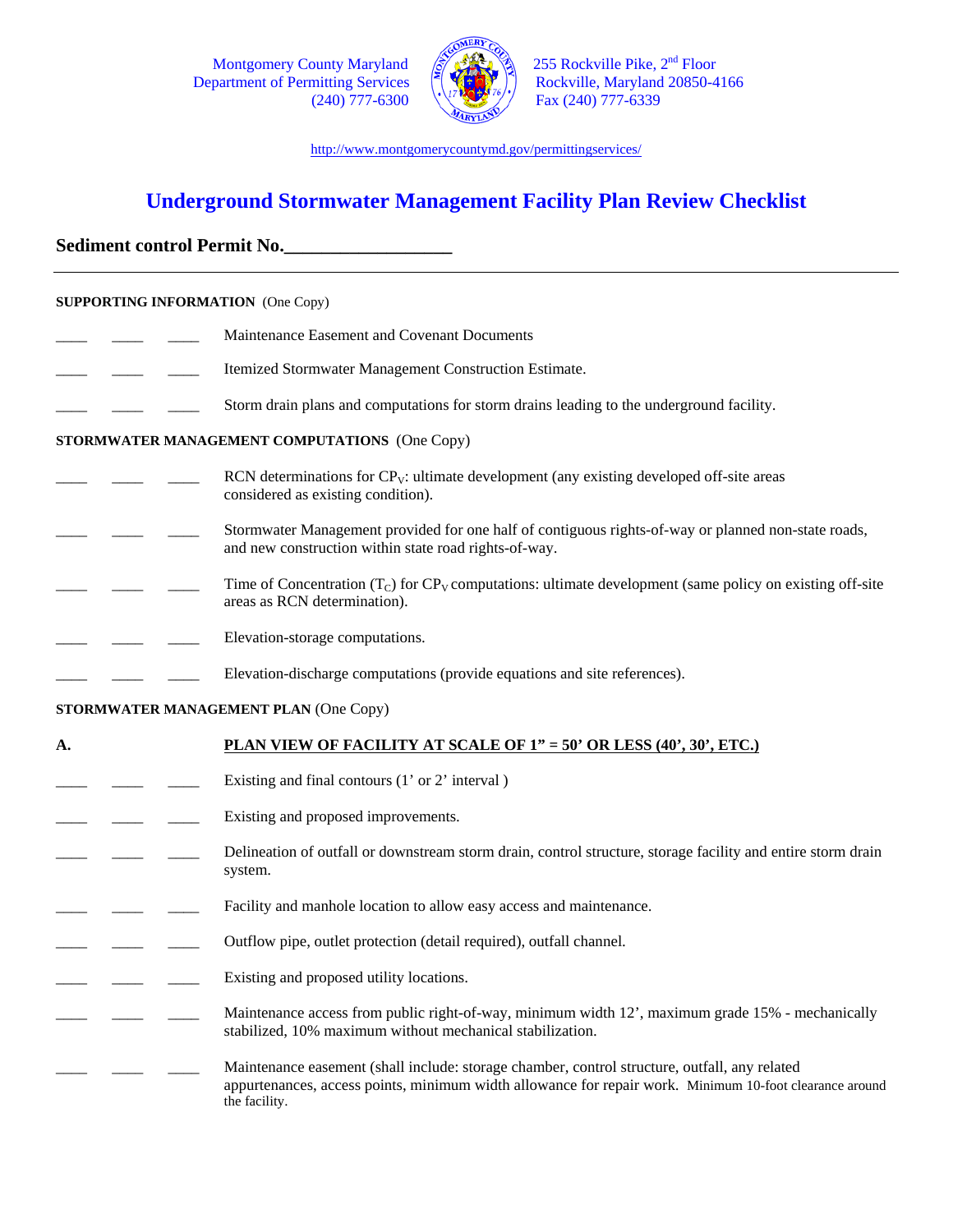#### **B. PROFILE OF ENTIRE SYSTEM AND ASSOCIATED DETAILS**

1

### **1. GENERAL ITEMS**

- Only pipes and concrete vaults allowed for storage chambers.
- Circular pipes only.
- All slopes, inverts, and dimensions.
- Minimum 48" height of storage chamber and cross-overs.
- Gage and corrugation size for metal pipe. Minimum 14 gauge.
- Silt tight pipe or storage chamber.
- Coupling band detail.
- Grated, vented manholes on upstream and downstream ends of storage chamber for access, cleaning, and venting.
	- Maximum of 100' chamber length between manhole access points.
	- For metal pipe, add note that the pipe ends must be matched and numbered, from the manufacturer.
- Concrete manholes must be used at all HDPE pipe connections.

#### **3. CONTROL STRUCTURE (DETAILS REQUIRED)**

- Cast in place reinforced concrete only
- Plan view with top slab removed.
- Cross-sections each direction.
- Top slab reinforcing detail.
- Reinforcing details.
- Submit copy of structural computations.
- Weir crest and CpV and 10-year water surface elevations.
- Orifice dimensions and location.
- Orifice trash rack.
- Protective coating for exposed metals.
- Manhole access to both sides.
	- Maximum manhole step spacing of one foot on center. Access ladders must be used.

#### **3. OUTFALL PROTECTION (DETAIL REQUIRED)**

- Size for 10-year storm use SCS methodology.
- Cross-section at end of channel in accordance with receiving section.
- Outfall dimensions.
	- $Slope 0%$